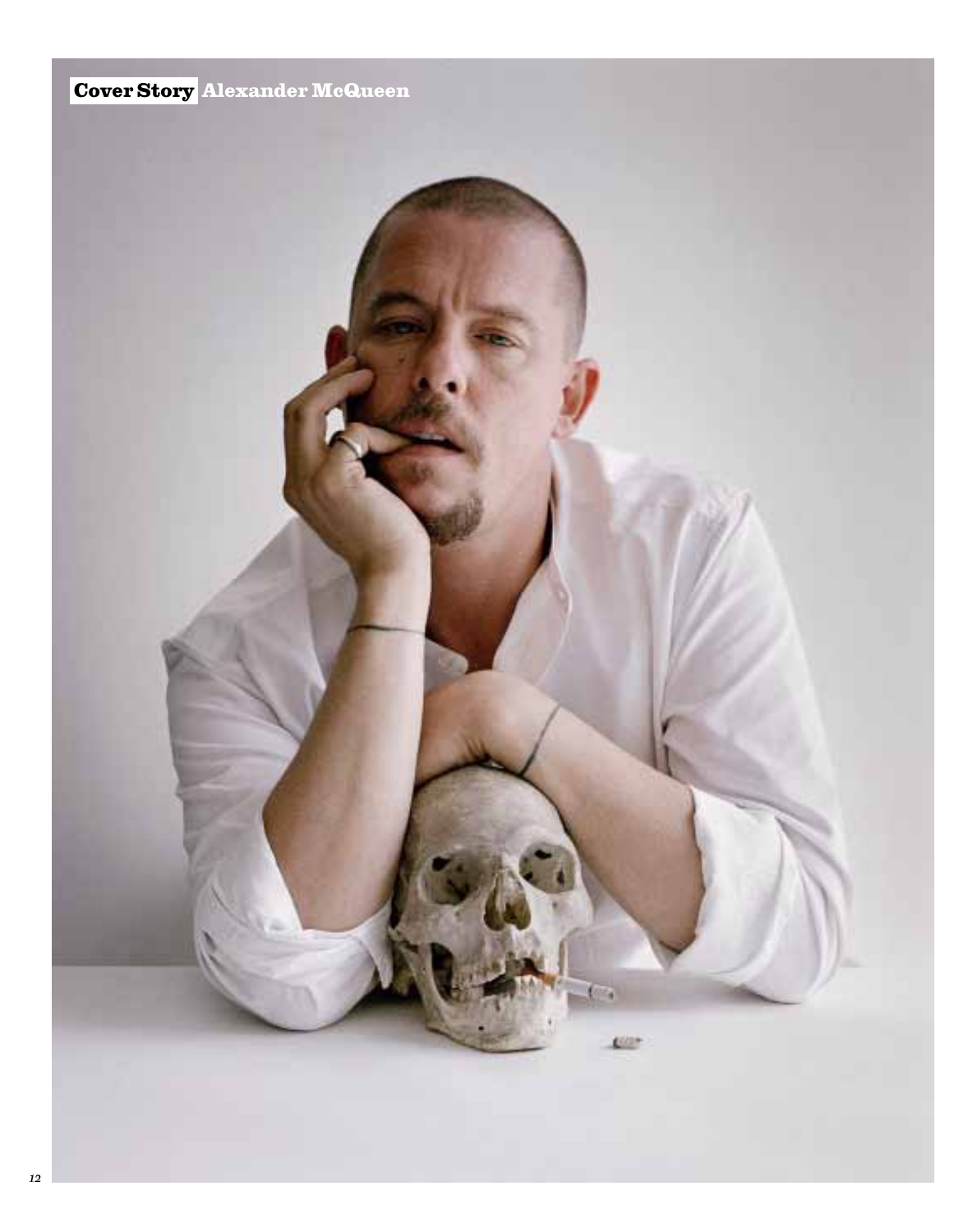

...was Alexander McQueen's nickname for himself, but his selfdeprecation hid a deep despair. Now his best friends reveal how the fabric of the designer's life unravelled. By David James Smith

haun describes the phone call that came on a Thursday in February, four months ago, as a moment he will never forget, and a moment he hopes never to repeat — even though, in a weird and not unconnected chain of events, it was a repeat of a moment from

It was a morning call, not more than a few minutes after his friend's body had been found by the housekeeper, Cesar Garcia, who was also McQueen's dog walker. Cesar first called the friend's PA, Kate Jones — "He's gone, he's gone for good" — and later called Shaun. It was

three years earlier.

horrible. The housekeeper's wife had arrived. There was screaming, too much screaming, and Shaun could not understand what was being said. He gathered his friend was hurt. Is Lee all right? Shaun asked. Is he in an ambulance? Has he gone to hospital? He could not make sense of the answers and did not understand that his friend was already dead, found hanged in his own wardrobe.

A very, very sad time, as Shaun put it, with English understatement, some weeks later during our interview. As he said, it soon ceased to be a private matter and rapidly entered the public  $\mathbb{R}$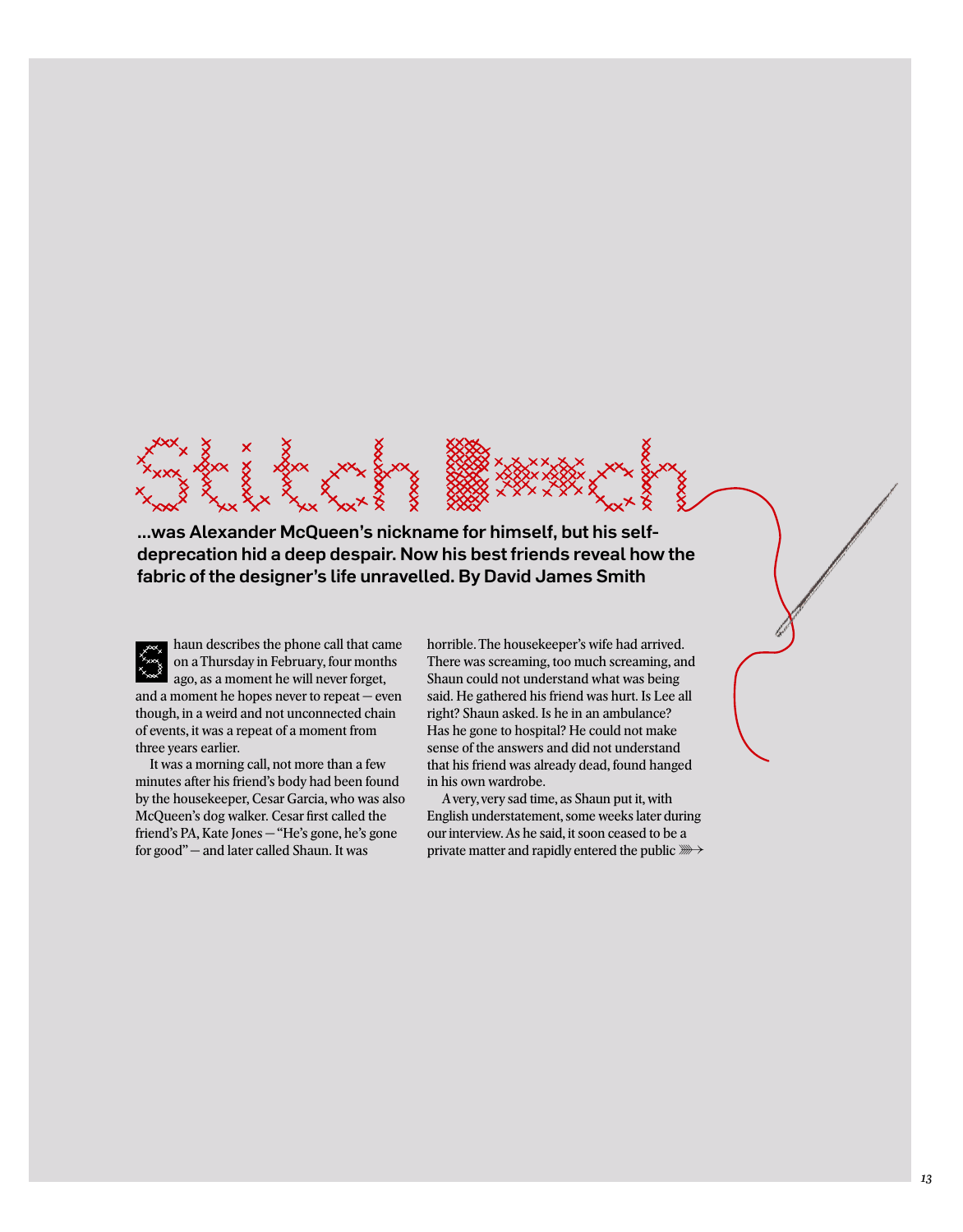domain. Within minutes, the news of Lee Alexander McQueen's shockingly unanticipated death, aged 40, had flown around the world.

McQueen was the leading British fashion designer of his generation, celebrated and admired for the exceptional talent that had transcended his ordinary, working-class origins in east London. Famous people who had barely known him lined up to give their tributes to the media. Cheryl Cole's heart went out to "Alexander's family and friends at this unbelievably sad and tragic time", while Victoria Beckham observed that the fashion industry had lost a true great. Lady Gaga dedicated a song to him at the Brits. Meanwhile, McQueen's real friends and closest colleagues in the fashion empire that had grown around him made little or no public comment — they were dumbstruck, left reeling. Their distress was unabated by the time of the posthumous McQueen presentation at Paris Fashion Week the following month, a muted event at a difficult moment for colleagues still struggling to comprehend his suicide.

Shaun Leane, the contemporary Hatton Garden jeweller, considered Lee McQueen his best friend. Three years earlier, in May 2007, there had been another phone call, another death call, while Shaun and McQueen were in Rome. Shaun had taken that call, too, and felt it was his duty to tell McQueen, even though it broke his heart. It must have broken McQueen's heart too, to hear that his kind, inspiring friend Issie Blow had killed herself at Hilles, her home in Gloucestershire.

OP LEFT: REX previous pages: tim walker/art + commerce. these pages, main photograph: david lachapelle/contour by getty. top left: rexGETTY. FILE/CONTOUR BY DAVID LACHAP AGES. COMMER VALKER/ART M PAGFS: inus PRE

lexander McQueen never spoke publicly about the suicide of Isabella Blow. There were those in the fashion world who thought he had distanced himself from the woman who "discovered" him, and pointed the finger of blame at him after her death.

Shaun said there had been two rocks in McQueen's life — Issie and his mother. Philip Treacy, the hat-maker, who was close to Issie and McQueen, told me it was as if the designer had two mothers, Issie and his natural mother, Joyce. Issie and Joyce were friends. Posh Issie often took a cab out east to take tea with McQueen's mum. They often sat together in the front row at McQueen's fashion shows. His mum had made the sandwiches for one of his very first shows.

It is worth noting here that McQueen was known as Lee to his mum and most of his friends and colleagues. But to perverse, contrary Issie he was Alexander, which was his middle name. Treacy said she liked to call him that because he was so unlike an Alexander. According to Treacy, he did not look like the archetype of a fashion designer, whatever that look is supposed to be. Treacy said he was like a small boy, bouncing about with enthusiasm, quintessentially English, as befits one of the key figures at the heart of that 14 lively cliché of the 1990s, "Cool Britannia".



Issie considered McQueen and Treacy her two great discoveries. She never stood still, not even in the grip of suicidal depression, taking her last tea with Joyce just two weeks before she died.

Within a year of Issie's suicide McQueen's mother would become ill too, with cancer, and begin the long decline that ended in her own death, nine days before her son hanged himself.

Suicide can be contagious, and needs to be written about with caution. It can be romanticised as splendid, a glorious oblivion, a merciful release, but in practice it is sordid and unpleasant and deeply, lastingly traumatic for those left behind.

The scene that had greeted McQueen's housekeeper was far removed from the beauty of his runway shows. The chain on the front door to inhibit access (Garcia had got in through the utility room), the three dogs whining, the two bedrooms in darkness, a candle burning on the floor in the spare room. It was a mess, and Garcia had initially started cleaning. There was an empty pill packet by the main bed: zopiclone, the sleeping tablet

**Flamboyant friends: McQueen and his 'rock' Isabella Blow in Vanity Fair in 1997. Left: Philip Treacy. Bottom: McQueen (left)** 



with his favourite brown leather belt. Both of his wrists had been cut, but only one of those wounds was deep. He had a "significant" quantity of cocaine in his body, along with the zopiclone and

### IN THE SHOWER tray of the EN-SUITE shower room, GARCIA  **SAW MORE BLOOD AND A CHOPPING BOARD**  with AMEAT CLEAVER, A KITCHEN KNIFE AND A KNIFE SHARPENER

McQueen had been prescribed and had perhaps taken in overdose; a bloodstained dagger, more blood in the en-suite bathroom. There was a closed laptop on the bed, which the police later opened. It came up on a Yahoo! answers page that read, "Resolved Question: When someone slits their wrist how long does it take for them to die?"

In the shower tray of the second bedroom's en-suite shower room, Garcia saw more blood and a chopping board with a meat cleaver and a large kitchen knife and a knife sharpener. There was a dressing-gown cord hanging from the shower head, which had buckled, apparently under the weight of a body. McQueen had removed the clothes from the tall wardrobe in the spare bedroom before hanging himself from the rail

a powerful anaesthetic/tranquilliser, midazolam.

He must have tried overdosing first, then cut his wrists, before finally hanging himself. There was an art catalogue on the bed from an exhibition, The Descent of Man, by the modern British artist Wolfe von Lenkiewicz. The police later realised that McQueen had scrawled a suicide note on the back of the book. The full contents of the note have not been disclosed, but it ended with a goodbye: "Please look after my dogs. Sorry, I love you, Lee. PS Bury me at the church."

At least with Isabella Blow everyone who knew her knew what she hoped one day to achieve and finally did, with swigs of weedkiller. But what of McQueen? Did Isabella intend him to follow her? I doubt it. Did the people around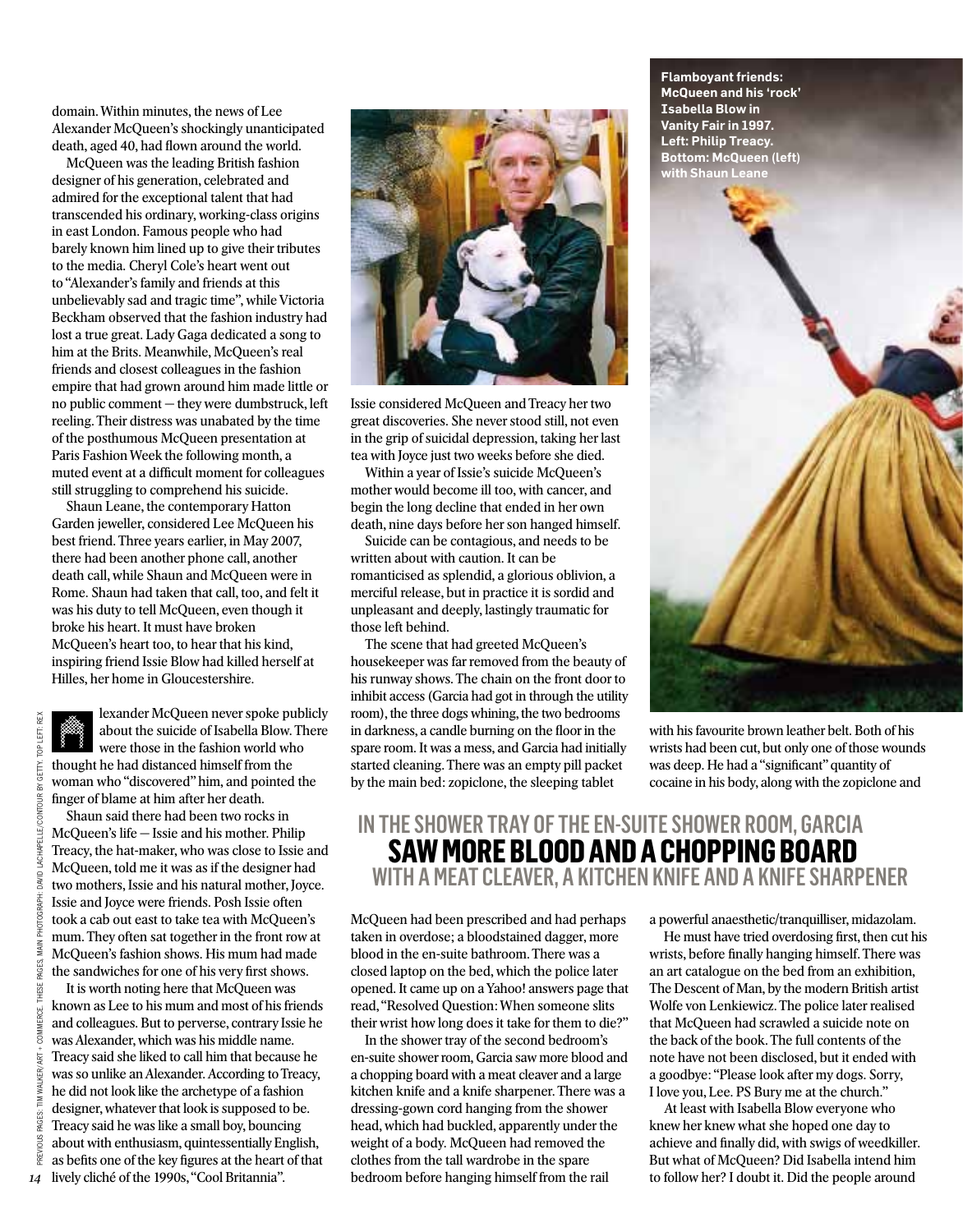### **Cover Story**



him know that he felt that way too?

Some of his closest friends told me they had never heard him speak of depression or a wish to kill himself. But they also said that, like Issie, he was very determined and single-minded. Stubborn, perhaps. Once he had made up his mind about something, he would not be deflected. The portrait of McQueen that emerged at his inquest last month was of a man prone to paranoia, who felt suspicious of friends who had



used him because of who he was. A guarded, secretive man, as his psychiatrist, Stephen Pereira, told the coroner, Dr Paul Knapman.

If he was not a wealthy recluse, he was certainly isolated from friends, enveloped by the immense wealth he had acquired. He was living in a luxury apartment in Green Street, in the heart of Mayfair, but had already bought a new house nearby (next to the Brazilian embassy), which, the inquest was told, he planned to demolish so that he could build anew on the site. His loyal housekeepers, the Garcias, did everything for him, not just walking his dogs and cleaning, but all his shopping and laundry.

The inquest heard that McQueen had suffered from insomnia, anxiety and depression as far back as 1997 (not long after he joined Givenchy) and that this had intensified in recent months. His GP, a Knightsbridge liposuction specialist, Dr Mike Comins, had referred him to Pereira in July 2009 after McQueen had twice taken overdoses, once of sleeping pills and once of painkillers. Pereira did not believe they were serious suicide attempts, but diagnosed a "mixed anxiety and depressive disorder" and began treating McQueen with an antidepressant — which he stopped taking after a week because of the side

effects, such as nausea — and with a further referral to a clinical psychologist. McQueen's last weeks were a catalogue of ignored medical advice and missed appointments. McQueen's family, his older sisters Jacqui and Janet, his aunt Anne and others were in court with a lawyer who seemed keen to draw out testimony of the intense pressures McQueen had felt in his work.

McQueen was caught in an endless cycle of shows — six a year, two each in menswear, womenswear and his own McQueen label, each of those in turn split up and spread out by so-called "pre-collections" designed to maximise profit. Profit, it has been said, was in short supply in recent years. At the time of his death it was widely reported that the business was showing liabilities in excess of £30m. The McQueen organisation denied these were debts in the conventional sense. They were merely Gucci's way of financing McQueen, I was told.

He worked intensely, often close to deadline, sometimes making wholesale changes at the last minute. As Shaun Leane said, "You got on the train and it was a fast ride. It really was." Pereira acknowledged those pressures but said they were a double-edged sword, as McQueen's work was the one area of his life where he felt he had achieved something. The problem was the huge comedowns after his shows and the severe lows he suffered, feeling very isolated.

He had long-term psychological issues and was confused where his private life was concerned. His mother's death had been a link gone from his life, said Pereira, leaving him very little else to live for. He had hanged himself on the eve of his mother's funeral.

The coroner said at the start of the medical evidence that he did not want to go into any great detail, and it seems likely that the carefully asked questions were designed to limit the information that was disclosed. The family had repeatedly stressed their desire for privacy.

No doubt McQueen was much more troubled than anyone realised by the death of his friend and mentor, Isabella Blow, as well as his mum. His two rocks. His two mothers. Perhaps, too, he carried other anxieties that he kept hidden. It was apparent, in the tributes that appeared after his death, that the real McQueen remained hidden behind a caricature version put forward by people who barely knew him.

Now, for the first time thanks to a series of exclusive interviews, The Sunday Times Magazine has been able to construct an intimate portrait of McQueen that reflects the real person, the dynamic and brilliant designer, the funny, vulnerable friend, the shy party-goer who loved to go out and "get messy", the sometimes lonely figure at the apex of a multi-million-dollar empire, who worked with great intensity and sometimes fought with friends and colleagues and who could push people away in passing fits of pique.  $\mathbb{R}$   $\rightarrow$  15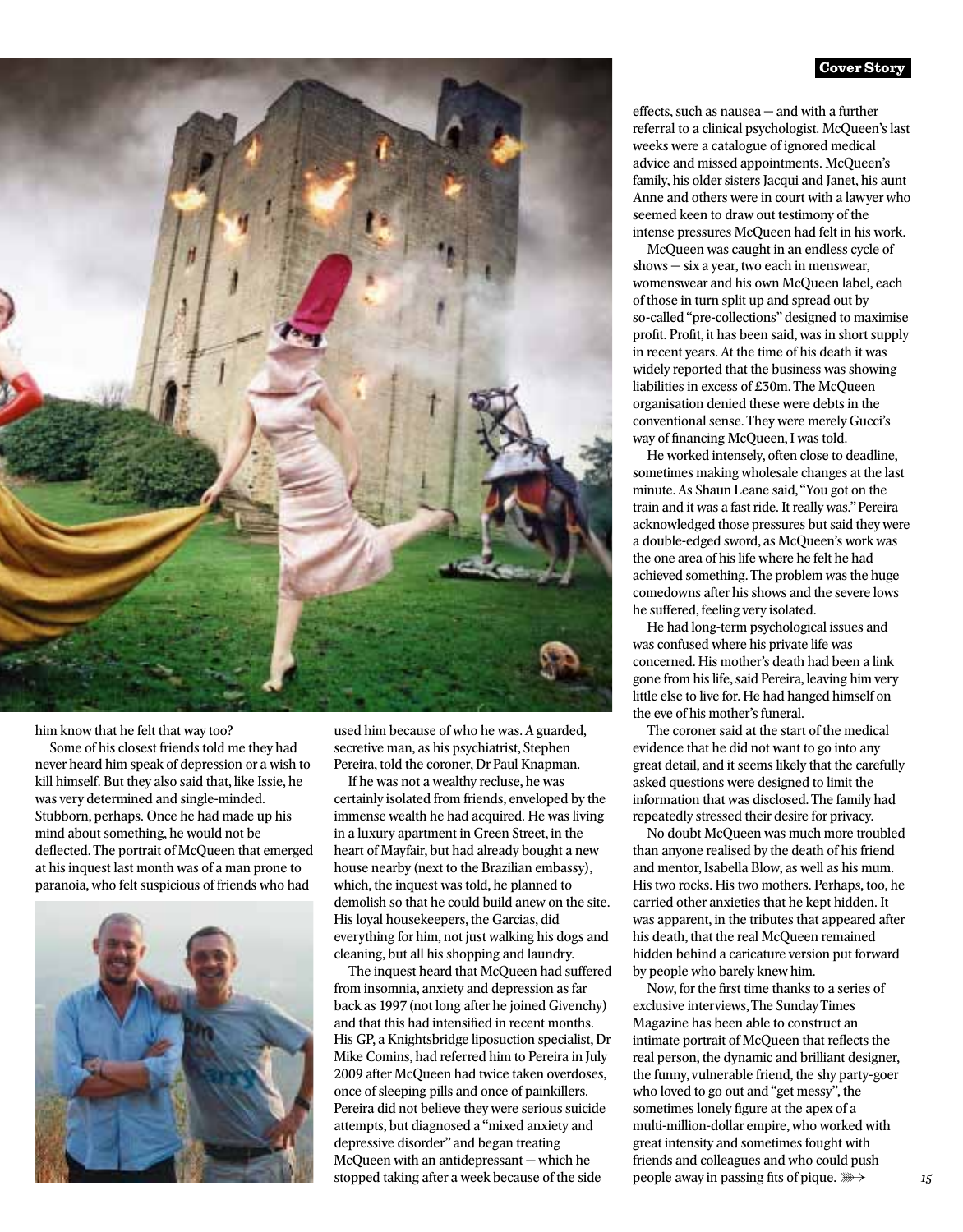**Right: McQueen's elaborate creations. Below: he designed the costume for Björk's 1997 album Homogenic**

McQueen liked to refer to himself as a "stitch bitch". Time and time again, I heard of his dazzling ability to fashion a dress straight out of his imagination. This was his core talent, the basis of his creative flair, and it never deserted him.

hilip Treacy had arrived at McQueen's studio for a meeting about his last show, at the beginning of this year, not long before his death. They had known each other for 20 years, drawn together by their love of Issie, even if, as Treacy put it, McQueen had seemed more like a love rival for Issie's attention — both men, of course, were gay and not rivals at all in that way, except perhaps for Issie's expansive affections.

As Treacy arrived, McQueen had a bale of cloth and a live model and was wrapping the fabric around her. Treacy had by now worked with the best designers in the world — Karl Lagerfeld, Gianni Versace, Valentino, Ralph Lauren — but he always considered McQueen to be exceptional, and here before him was the proof. He had never seen anything like it as McQueen worked with remarkable skill and speed, doing it all himself, not relying as others would on a team of cutters and technicians, pinning and shaping this incredible dress on the model. Treacy said, did you just do what I thought you were doing? (Treacy liked to mimic McQueen's gruff, guttural way of speaking.) McQueen said, dismissively, what? It did not invite further discussion.

He was, Treacy could see, engrossed in his next show — the show he would never finish and not live to see that spring in Paris. There was talk of a Marie Antoinette look and a white sailing ship of a hat, but that never came to pass. McQueen lived for the shows, said Treacy (missing the irony in that expression). They were like Broadway to him, he said, before changing his mind and saying, no, not Broadway, but they were everything.

Daphne Guinness, a close friend of McQueen's, was wearing an elegant grey dress when I saw her. A beautiful dress that hugged her figure close, with a short, shaped sleeve. Her Mayfair apartment was overflowing with art and clothes, but that grey dress was a bit of both — art and clothes. It had been made by McQueen after she had gone to him one day and said she wanted a very simple dress she could wear forever. Right before her eyes he had cut into a piece of fabric, making it all with no drawing or anything, just his innate, intuitive talent. He had cut a bra in two to get the arc of the sleeves. Daphne had loved it all so much she bought 15 of them, some in black. Soon after she was wearing a billowing black cloak by McQueen to his own funeral.



Shaun Leane and McQueen met when McQueen was a student at Central St Martins. At the beginning of the 1990s, they had much in common. They were both gay and loved their mums, of course, but they were London boys their birthdays only a month apart in early 1969 — from similar ordinary backgrounds. Shaun recalled McQueen as shy, not always good in a crowd, but always ready to party, to go on the rampage, as Shaun would put it. He drank

"world of fashion", especially cocaine, and McQueen did his share. Shaun remembered the terraced house in Tooting Bec that McQueen shared with Simon Ungless. The back room and garden were like McQueen's studio, and he'd be in the room on the sewing machine working away, noisily, then in the garden in a dust cloud of plaster of paris, the garden a scene of carnage, like the aftermath of Glastonbury, with red dye, silicone and the plaster as McQueen created something,

# SHAUN RECALLED HIM AS SHY, NOT ALWAYS GOOD IN A CROWD, BUT **ALWAYS READY TO PARTY, TO GO ON THE RAMPAGE.**<br>
McQUEEN FAVOURED BOURBON WITH DIET COKE, SOMETIMES VODKA

Woodpecker Cider when they were young, which Shaun thought a bit embarrassing — the great fashion designer drank Woodpecker! — but favoured the more rarefied tipple Maker's Mark bourbon in later years, with Diet Coke. Sometimes he drank vodka. They took drugs, or used to. Shaun did not want to go into detail on that. Nobody did. Drugs were commonplace in the



far more than just a clothes-maker, a sculptor too.

Issie famously bought up McQueen's graduation show. I have seen figures of several thousand pounds quoted as the price she paid, and that is possible, but Treacy recalls Issie turning up with all the clothes in a bin liner and frequent trips to the cashpoint to raise an extra 50 quid towards the deal, which sounds more likely.

As McQueen assumed the centre and drew people to him, Shaun began collaborating with him on the notorious Highland Rape collection, shown in a tent at London Fashion Week in 1995. McQueen later claimed it as a comment on the Highland Clearances by the English, and said he intended it as an antidote to the tartan styling of the likes of Westwood. But the ripped clothes and restraining accessories hinted more at sexual violence and were the origins of the idea that McQueen was a misogynist, a charge that was said to have hurt him and which he and the women around him always denied.

Shaun was upset when he took his mum and his friend to the show — he had made some chains as accessories for the models: come and see my work! — and they could not get in.  $\mathbb{R} \rightarrow$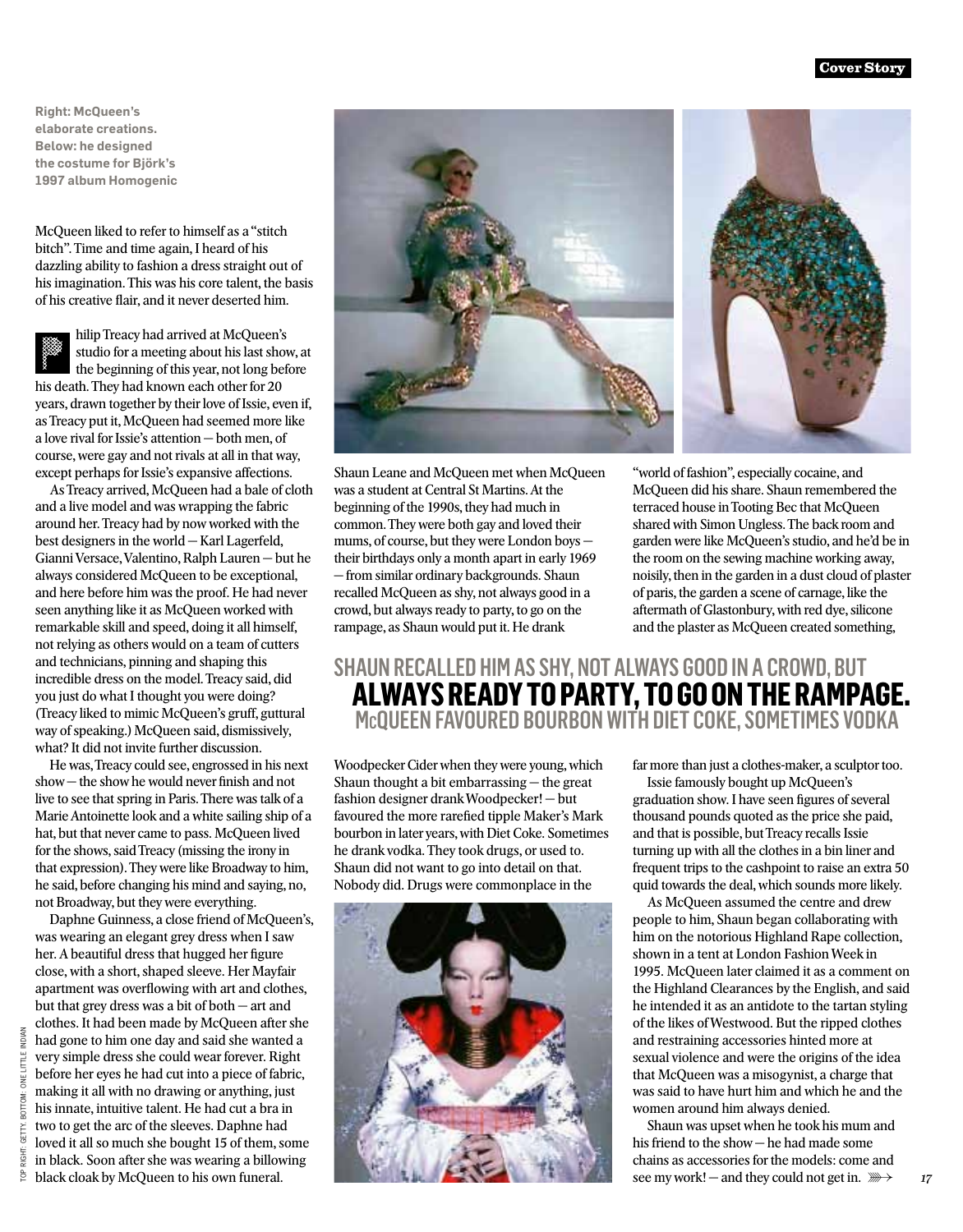**Bottom: McQueen had a 'dazzling ability to fashion straight out of his imagination'. Right: a sculpture at his LA shop**

People had photocopied the invitations and filled the space to the brim. Shaun went home in a taxi, annoyed with McQueen, swearing never to work on or attend another of his shows, but of course he soon changed his mind. Gradually, McQueen created a team, gathered people around him he trusted. Someone called them The Family, which sounded a bit too much like Charles Manson for at least one of that "family", Simon Costin. But still, like the others, Simon was inspired and loved working with McQueen for a while as his art director. As the sponsors grew, so did the budgets and the possibilities.

As with Shaun, Costin and McQueen were mates before they were colleagues, drinking in the same bars. McQueen might have been shy with outsiders, but with friends he was gregarious, with a filthy sense of humour. If Costin was out and they met, McQueen would not come up and say hello. Instead he would come up behind him and bite his buttocks.

They all enjoyed going out, getting messy. Simon too was reluctant to talk in detail about the drug-taking, but said: "Say no to drugs? That's absolute rubbish. Every party you go to, it's all over the place, mostly cocaine. You either dip into that or you don't, but it's there."

n 1996 McQueen went to work for Givenchy in Paris. He had an apartment where members of The Family would gather to work and sometimes sleep. Katy England was McQueen's stylist, Trino Verkade was close — her mother had helped finance his earliest shows. Sam Gainsbury, her husband, John Gosling, Simon Costin, they were all among those who played a part in McQueen's rise. Costin sensed a change in the setup and in McQueen as the project grew in scale. One night they went to the Queen Club on the Champs-Elysées, a huge establishment where formerly they had often gone to roam around, but now they were in a roped-off VIP area and Costin thought, ooh, the dynamic's shifted, you can't go out now the way you used to. The change was fast, Costin thought, and he wondered how McQueen adjusted.

The plus side was the practical facilities of a genuine couture house: the cutting, the finishing were fantastic. On that level, McQueen was like a kid in a toy shop. (People often referred to him in boyish terms, but then he was still only 27.) The downside was the schedule: two ready-to-wear shows, two



a runway while being sprayed with water bathed in golden light.

As McQueen fought to keep all the plates spinning, he could get depressed and moody. He would be snappy and bad-tempered, and even though it was water off a duck's back to those around him, the tension began to take its toll.

As the backstage tensions grew, Costin stopped enjoying the shows. He wrote McQueen a letter saying he was stepping back. It used to be fun, he wrote. He heard later that McQueen read the letter out to his team in the studio and there was a cooling between them that lasted for some years, until McQueen appeared with a friend at Costin's Christmas party three years ago with an olive branch in his hand — literally. They had a good chat and it was a hoot having him there.

Costin was struck by how much he had changed, as if he had reinvented himself. Costin recalled how McQueen — who had a tendency to put on weight — had always been insecure about his appearance, feeling that he was too big or the

## HE SEEMED LONELY, WAS NOT GOOD AT CHOOSING PARTNERS A **COULD BE DRAWN TO INAPPROPRIATE PEOPLE.**<br>THEY WERE ALL DEVASTATINGLY HANDSOME BUT SHORT-LIVED

couture shows, his own shows. It was manic and the pressure, it seemed to Costin, was intense. He felt that McQueen lost some of his *joie de vivre*.

One night at dinner Costin said, I don't envy you now, Lee, I really don't. Costin didn't think he could hack the press attention if he were in his shoes. McQueen laughed and brushed it off. Don't talk bollocks, it's great fun, it's a hoot. Costin speculated that perhaps McQueen didn't want to think too deeply about it in case it impacted on how he was working. Curiously, Treacy said he found that

McQueen was quite aggressive — "thuggy" when he first knew him and that he

became gentler, more the pussycat, as he progressed. He remembered how Issie had installed him for a while in her office and everyone used to worry he was going to rob their handbags. In Treacy's view he softened and became sweet-natured as time went on, which he attributed to the fact that McQueen had "won", he'd achieved it all: he'd got the label, the house, the acclaim, the money.

But that was not how Costin saw it. His last show with McQueen was called Untitled. It was said that he had changed the name from Golden Showers in case he upset his sponsor, Amex. In fact, according to Costin, Amex objected and insisted on removing the title. The theme, however, remained Golden Showers, which Costin helped to realise with models setting out on

wrong shape or something. Now he joked about the liposuction he'd had around his middle and said the puncture marks had left him with three navels. Philip Treacy thought the liposuction had been a mistake, making McQueen look as if he had been Jack-the-Rippered.

Costin always believed he would have been sacked anyway by McQueen if he had not jumped ship first. Perhaps that was why McQueen was upset with him, because he had not waited around to be fired. Costin believed that others were fired or pushed away by McQueen — even Shaun, for a while  $-$  as he fought to stay ahead.

He sometimes seemed lonely, was not always good at choosing partners and could be drawn to inappropriate people. Costin remembered meeting one who was a barman. They were all devastatingly handsome but often short-lived. One longer relationship involved someone who did not want to talk for the article, but who, I was told, had McQueen's name tattooed around his biceps and then later inked out. He had a few good ones, said Shaun. There was a brief civil partnership with George Forsyth, a film-maker.

Shaun said that McQueen was not always sure how to deal with personal situations, perhaps involving boyfriends, just as he did not always like being out in company. He might call Shaun late at night for advice or support. Shaun speculated that maybe McQueen had been lonely as a youngster, perhaps a bit of an outsider as a gay kid, sitting in his room sketching dresses. Costin, too, saw McQueen as an outsider. By definition, as a gay man he was on the outside, and had a particular vision  $\mathbb{R}$